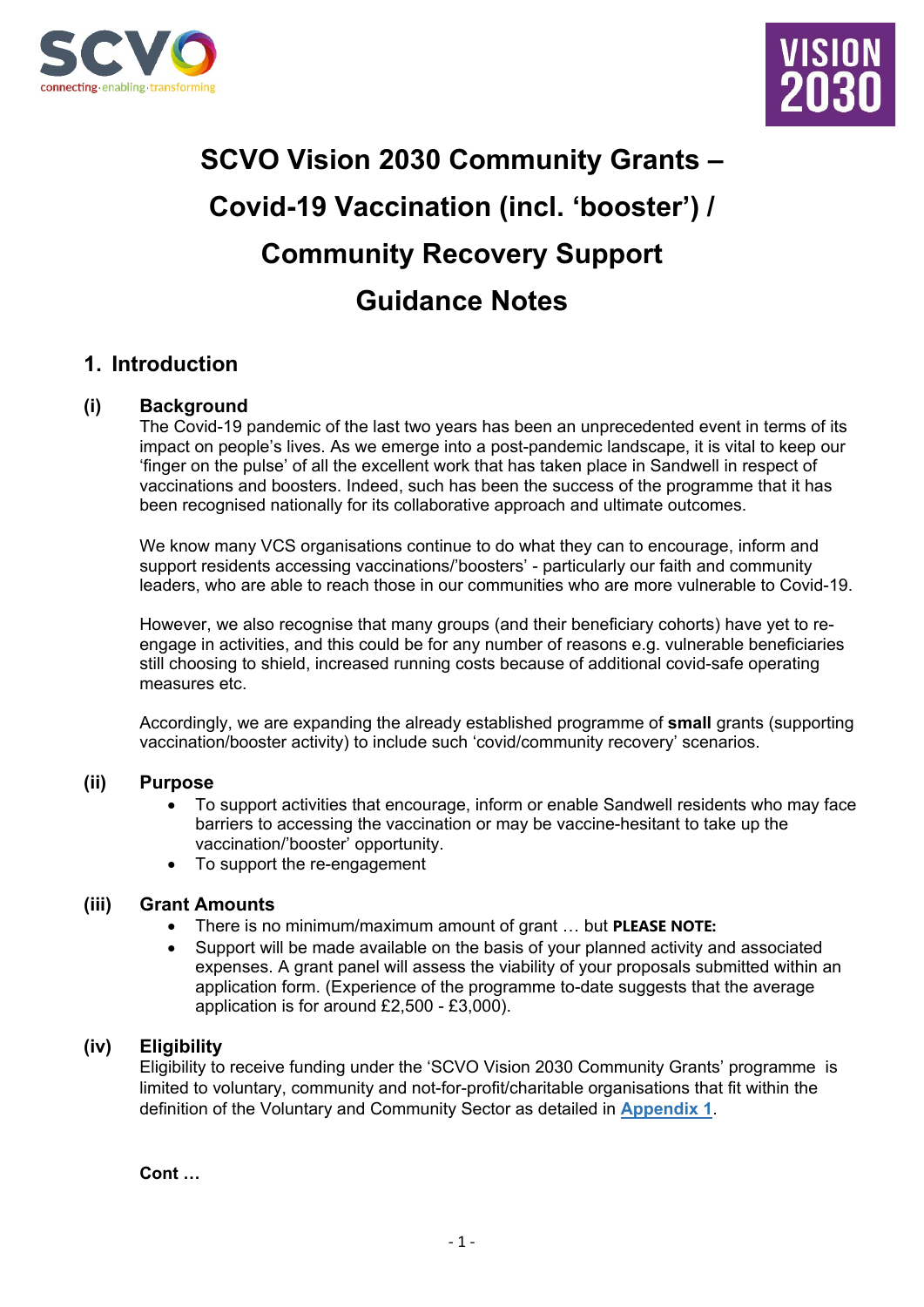# **(v) Target Group**

- Vaccination/booster activities should continue to be targeted at all Sandwell residents who are invited to receive the Covid-19 vaccination and any subsequent 'booster' vaccination. (This also extends to individuals who may be considered as 'not ordinarily resident in the UK' – please refer to [UK Government guidance.](https://www.gov.uk/guidance/nhs-entitlements-migrant-health-guide#main-messages)
- Covid Community recovery activities should similarly be targeted at Sandwell residents and communities.

### **(vi) Activity Content**

Activities that will meet the purpose of the fund might vary widely, recognising the diversity and differing needs and challenges of our local population. Proposals might include, for example:-

- Proactive calling or writing to service users or local community members encouraging takeup of the vaccine/'booster', or doing this in the course of current activities;
- Culturally appropriate messaging or sharing information about vaccinations in different languages;
- Practical help to support people accessing the vaccination/'booster' programme;
- Focus groups and consultation with local communities to ensure that issues and fears about the vaccine or Covid-19 can be fed back;
- Paying for larger premises to meet in (in order to aid social distancing);
- Supporting on-going covid-safe operating practices;
- Providing additional/new delivery that is specifically targeted at those currently reluctant/unable to re-engage.

All creative ideas that will prove effective at engaging and supporting residents will be considered, although please note that Covid Community recovery activities will only be supported for a **maximum** period of **six months** (during which time there would be an expectation for groups to develop sustainability options (and SCVO Can provide support where necessary).

The Sandwell Public Health team remains on hand, as ever, to support with information, guidance and resources for your organisation, staff and volunteers. Please contact **Ricky Byrnes** - ricky byrnes@sandwell.gov.uk - for further information.

### **(vii) Outputs**

When you finish your support activity you will tell us:

- The number of Sandwell residents / households that your activity(ies) has (have) reached;
- The nature of such engagement e.g. letters, leaflet drops, digital etc;
- How many people have re-engaged with activities.

# **2. Grant Timeline and Process**

- The Vision 2030 Support Grant Programme is delivered on a rolling basis and will be available until such time as the vaccination/'booster' programme is concluded or the funding is wholly allocated, whichever is the sooner;
- You may apply for more than one Vaccination Support Grant but we may ask you to have concluded any previously funded activity and reported on its outputs and outcomes;
- Applications may be made at any time and deadlines/assessment dates will be posted on SCVO's website - [www.scvo.info](http://www.scvo.info/) - on a rolling basis until all funding is allocated;
- Following grant approval, all funded activity and associated reporting should be concluded within a timeframe that is relevant to proposed delivery.

### **Process**

- Applications can be submitted to SCVO at any time (within timeframe outlined above);
- Applications will be assessed by Grant Panel;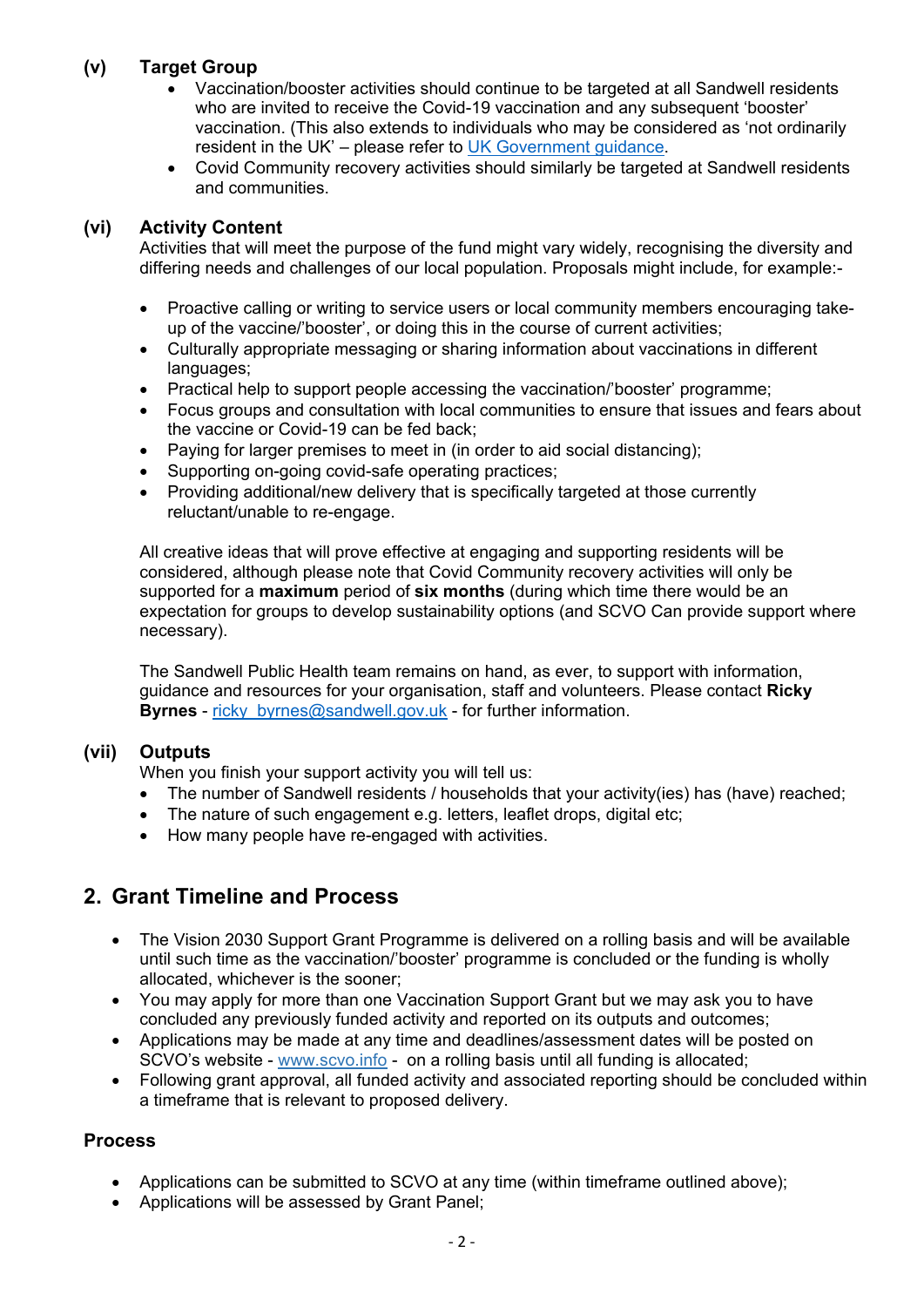- Applicants will be advised of outcome, and feedback will be given if unsuccessful;
- We will ask you to provide relevant bank details, so that grant payment can be made (see Grant Conditions);
- SCVO will provide you with a 'feedback form' so that your group/organisation can report accordingly.

# **3. Grant Conditions**

- The relevant activity **MUST** be targeted at ensuring that everyone in Sandwell understands the opportunity that vaccination presents and can take up the offer.
- Organisations in receipt of funding will be required to submit a short 'Vaccination Support Activity Feedback Report' as outlined in Section 1. (vii) above;
- Grant funding must only be used for the proposed Support Activity applied for if you want/need to change any part of the proposal, you must contact us and tell us:
	- o What you want to change
	- o Why you want to change it
	- o Any difference in the profile of local residents being supported
- Before making any changes you must wait for us to agree them in writing;
- You will have the right kind of insurance in place for your proposed activity (if required);
- You will let us talk about your support activity in our publicity if we want to do this;
- You cannot use the grant money for any activity that takes place **BEFORE** your application is approved – we will not fund activities retrospectively;
- If you are publicising your activity you should mention who has helped with your funding;
- Your support activity must be a legal activity;
- The grant will be paid into a bank account that is in the name of your organisation (we will ask for this once your grant has been approved) – if that is not the case we will need to agree a suitable alternative (at our discretion) **BEFORE** your activity takes place;
- We may ask for evidence of your grant spending, so you will need to keep receipts for activity expenditure.

# **4. Notes on Completing the Application Form**

# **(i) General Advice on Completing the Application**

- **Please read** through the application form and these guidance notes **BEFORE** you begin so that you answer the questions as fully as possible.
- **Aim to not exceed the word count** on the questions so that your application remains focussed and relevant. There is no minimum word count, but the more relevant information you can provide to the panel the better they will understand your organisation and proposal.
- **Do not** assume that the Grant Panel knows your organisation, even if your organisation has received funding from SCVO or Sandwell Council in the past.
- Please complete **ALL** questions and sections within the application form.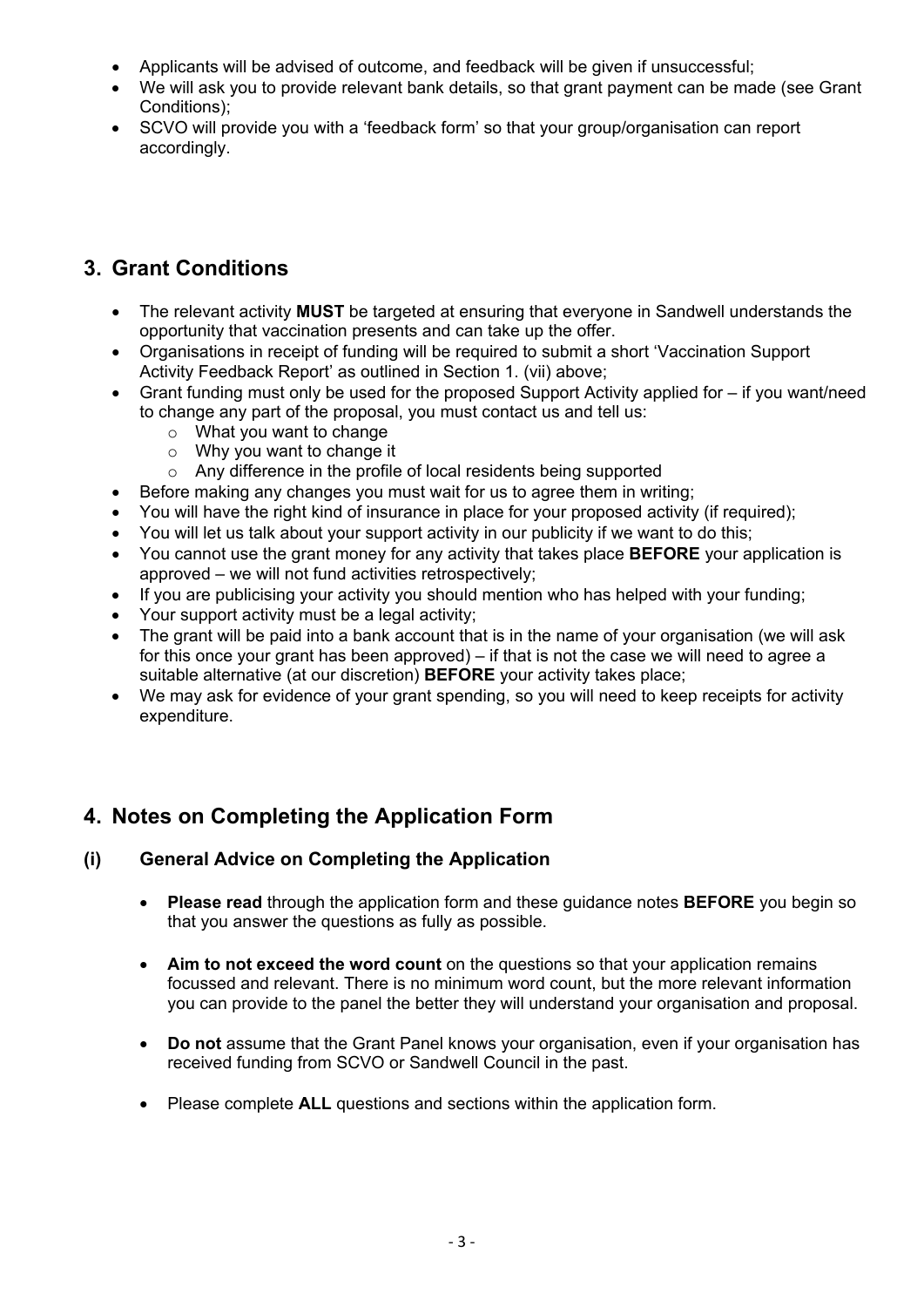**PLEASE NOTE – this question ONLY needs to be completed if you have previously received funding to deliver vaccination support activities.** 

**If this is a COMPLETELY NEW application, then please skip to Q1b.**

# **Q1a. If you have previously received a Vaccination Support grant, please tell us the following:**

- How much money were you awarded?
- What activity (or activities) did you deliver?
- How successful do you think your delivery was?
- Why it was (or wasn't) successful and/or what you would do differently.
- Why do you need further funding?

### **Q1b. Describe your proposed Vaccination/Booster or Community Recovery Support Activity**

Detail to include within your response:

- What you want to do;
- Where your activity/activities will take place;
- When your activity/activities will take place;
- Why you think this work is needed:
- How you think vaccination/'booster' take-up will be encouraged as a result of your activity/activities or that people will return to activities.

### **Q2. Please describe the local community or target group that you support**

Detail to include within your response:

- Where is your community/target group located? (its geographical location);
- What is its age profile?
- Cultural demographic that might offer additional challenges/opportunities;
- Size consider how many people might be represented in your group. You might not be supporting them all, but an idea of numbers helps to put your application in context;
- Anything else that you consider relevant to your supported community/target group.

### **Q3. How many local residents will your activity reach and how confident are you of positive engagement from those residents?**

Detail to include within your response:

- Previous engagement activities that have been 'successful' including examples and outcomes, and not just any previous vaccination support activities;
- Why you are confident of being able to reach your proposed target group and that they will engage with your activity/activities.

# **Q4. How much money do you need to support your activity and what will you spend it on?**

Please provide a summary breakdown under broad headings of expenditure but clearly identifying on what you propose to spend the grant money.

# **Q5. What other support might you need in order to ensure the 'success' of your activity?**

Please detail any additional support that you think might be needed. For example (not an exhaustive list):

- Help with community language translations;
- Guidance on managing your proposed activity;
- Advice/guidance on safe engagement e.g. Covid-safe operating;
- Communication of offer.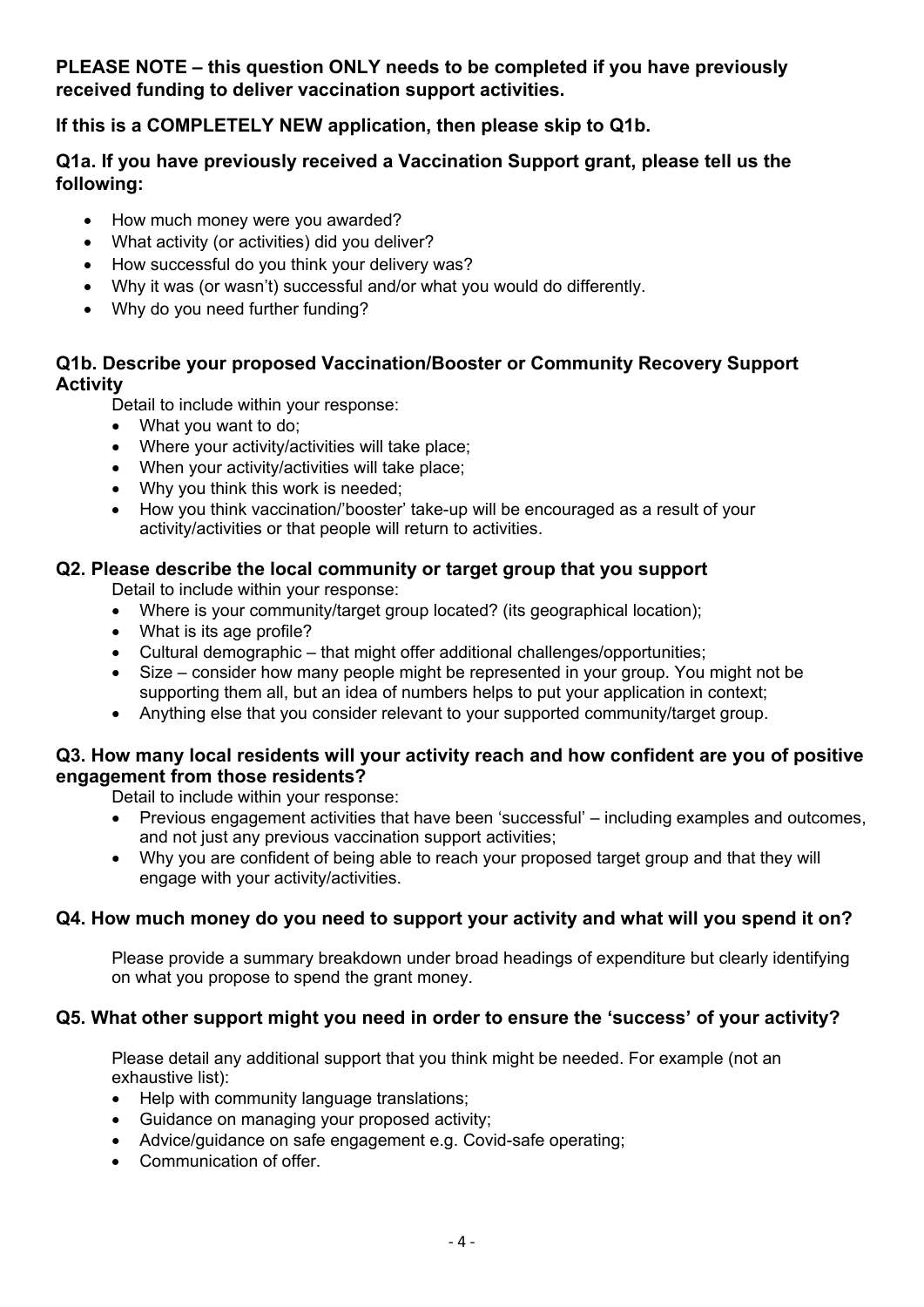**To make your application**, please contact SCVO for an initial conversation, after which we will provide you with the relevant application form for completion and return.

Please email: [grants@scvo.info](mailto:grants@scvo.info) or call **Liz Webster** on 07923 259821